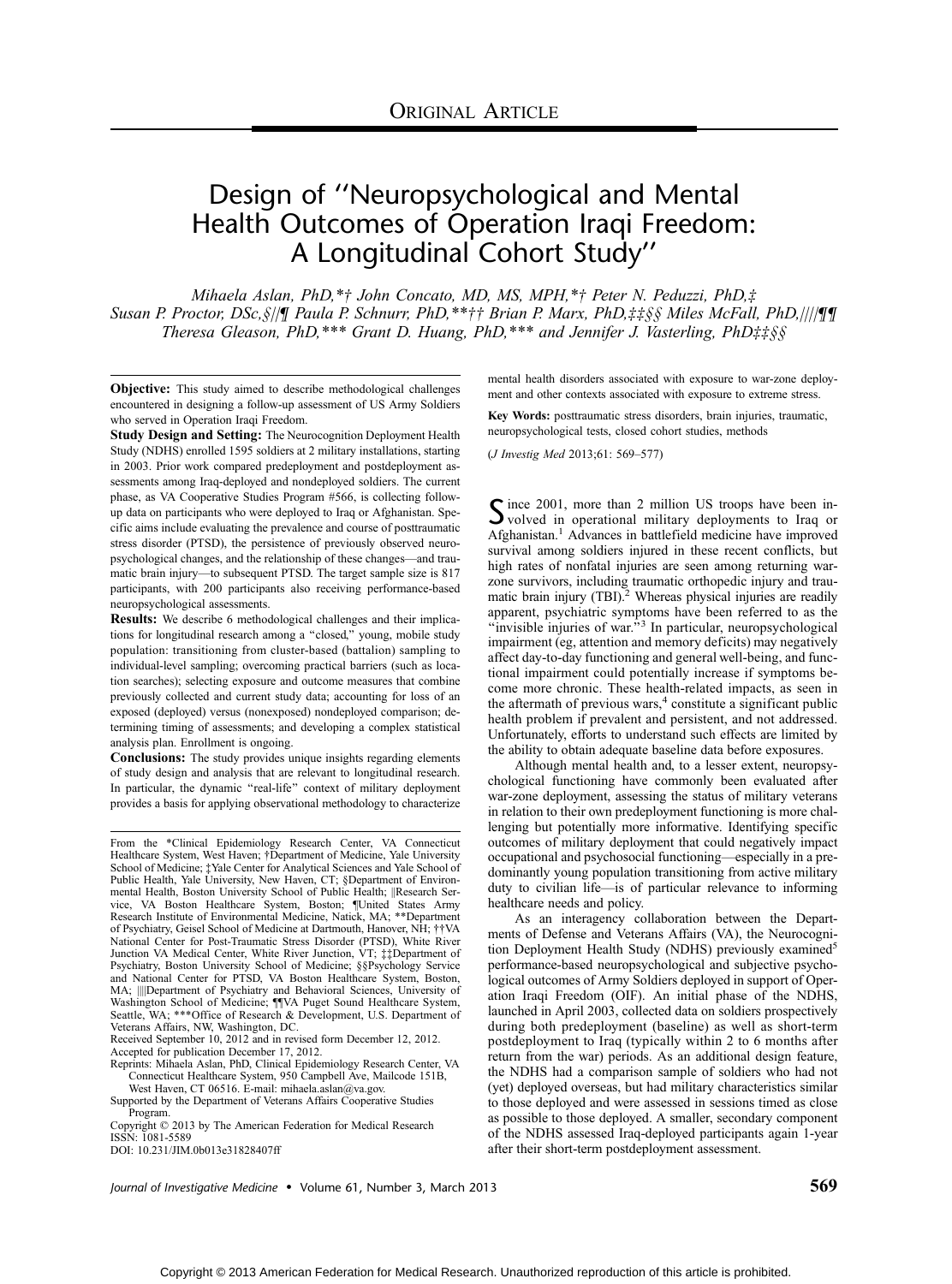''VA Cooperative Study Program (CSP) Study #566: Neuropsychological and Mental Health Outcomes of Operation Iraqi Freedom: A Longitudinal Cohort Study'' is the current phase of the NDHS,<sup>6</sup> designed to examine long-term, warrelated, mental health, and neuropsychological function, taking into account data yielded by prior assessments, including predeployment evaluation of the same participants. Whereas longitudinal studies often face difficulties related to recruitment and follow-up, this particular study also faced additional methodological challenges related to a population that is young and mobile, and has an occupational priority that may limit availability for research participation.

The study is collecting new data at least 5 years after each soldier's return from their first OIF deployment; these data will be analyzed with previously collected NDHS data. Figure 1 summarizes the conceptual model underlying the study. It shows the potential influence of war-zone psychological trauma and other risk and protective factors (eg,, subsequent life stress and social support) on the course of stress-related emotional symptoms, and also emphasizes neuropsychological alterations associated with prolonged psychobiological responses to life threats.

The overarching goal of the current study is to use longitudinal methods to examine long-term mental health, in particular posttraumatic stress disorder (PTSD) and neuropsychological outcomes—taking into account previous levels of functioning, including those observed before war-zone deployment, as well as a range of risk and resilience factors. Unlike other longitudinal cohort studies, the present study is distinctive in the mobility and occupational characteristics that define membership in the study population. In applying a longitudinal framework designed around deployment, CSP #566 is characterized by a novel combination of 3 methodological features: (1) incorporation of archived data from initial assessments timed to occur before and after a specific referent deployment, which for most of the participants was their very first; (2) the administration of performance-based neuropsychological tests and structured psychiatric interviews in the context of a relatively large, epidemiological sample; and (3) the inclusion of participants who served in regular active duty and activated national guard capacities.

This report describes the design of the ongoing study, and discusses specific methodological challenges encountered, and corresponding decisions made, during its planning.

# MATERIALS AND METHODS

In recognition of a nationally dispersed but ''closed cohort'' sample, the current study is being conducted at 2 geographically distant VA Healthcare Systems (Boston and Puget Sound) to facilitate broader temporal availability of participant appointments. In addition, selected aspects of the study are conducted within the participants' communities by a ''travel team'' (described subsequently).

Developing a protocol for the current study involved conceptualizing a basic study design, while also developing a sampling strategy, anticipating participant recruitment, selecting measures and instruments, and refining an analytic plan that had to account for unique characteristics of the sample. As the study protocol evolved, specific methodological and pragmatic challenges were encountered; these issues represent fundamental considerations to be addressed using principles of clinical epidemiology and biostatistics. Considering both science and feasibility, decisions were made regarding how to transition from a cluster-sampling strategy to an individual-sampling strategy, maximize enrollment of the source population, address the reality that any nondeployed soldiers would likely have characteristics affecting cause-effect associations of interest, reconcile timing of assessments with important nonmilitary life events, and provide a framework for analyses (including power calculations). These considerations are described in more detail in subsequent sections, under selected headings, and are listed in Table 1.

## **Participants**

The current project has a priori eligibility criteria limited to only those NDHS participants who had an occupation-specific experience involving deployment at least once to Iraq and who gave permission to be contacted for subsequent research. Two modes of assessment are used, namely, phone-based interviews and written survey-based assessment of all eligible participants; and in-person, performance-based, neuropsychological assessment of a smaller, randomly selected subset of these participants.

Among the 1595 participants enrolled previously in the NDHS, 1321 surviving participants had consented to be contacted for follow-up studies; an additional participant who had not given such permission later provided consent after hearing about the current study. On the basis of tracking data from the Defense Manpower Data Center, we estimated that 1149 (87%) soldiers would likely have been deployed to Iraq at the initiation of the current study. Using prior experience and the existing literature regarding locating, contacting, and enrolling participants, we projected that approximately 70% of those deployed ( $n = 817$  participants), as a full sample receiving the core assessment battery, would be contacted and agree to



CONCEPTUAL MODEL: PTSD and Neuropsychological Outcomes\*

\*The model does not reflect all pertinent outcomes, nor specify the full set of variables that may moderate the relationship between war-zone stress exposure and emotional outcomes

Shaded boxes depict the war-zone exposures and the primary outcomes of interest (PTSD and neuropsychological functioning).

PTSD = posttraumatic stress disorder; TBI = traumatic brain injury.

FIGURE 1. Conceptual model showing PTSD, mental health disorders, and neuropsychological outcomes.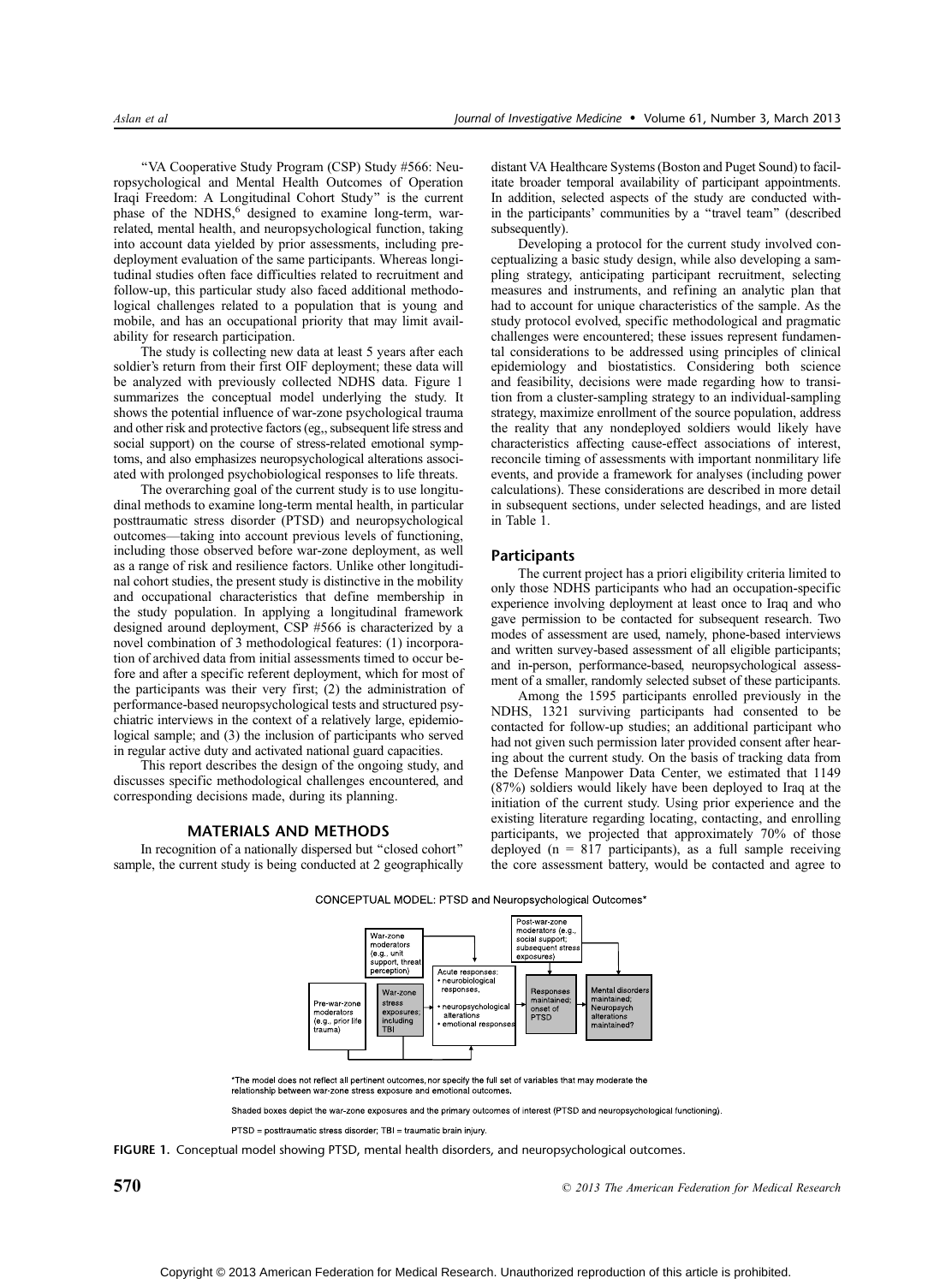TABLE 1. Methodological Challenges, Organized According to General Categories of Patient-Oriented Research (in Order of Discussion in the Text)

**Participants** 

- & Transitioning from cluster-based (battalion) sampling to individuallevel sampling
- & Overcoming barriers related to: location searches, preliminary contact, assessment of eligibility and willingness to participate, scheduling, and study participation
- Exposure and outcome
- & Selecting appropriate exposure and outcome measures, considering both previously collected data and current study objectives Modified study design
- 
- & Conceptualizing hypotheses and analytic plans that account for the loss of an exposed (deployed) versus (nonexposed) nondeployed comparison
- & Determining the timing of assessments relative to important life events, including deployments subsequent to the index deployment Analysis
- & Developing a statistical analysis plan that accounts for substantial complexity of the project

receive phone-administered structured clinical interviews and mail-administered (paper-and-pencil) psychometric instruments. We also planned to enroll a subsample of 200 of these participants to receive face-to-face, individually administered, performance-based neuropsychological testing and relevant health variables.

The NDHS was designed originally to include both regular active duty and activated Army National Guard Soldiers, whether male or female, who were ''combat ready'' to deploy to Iraq and who served in military units representing a range of operationalfunctions, including combat arms (eg, infantry and artillery), combat support (eg, transport and equipment maintenance), and combat service support (eg, supply and medical support). For the current study, NDHS participants with sensory-motor loss sufficiently profound to preclude meaningful participation in the study are excluded. In addition, NDHS participants who did not deploy to Iraq are excluded, given that nondeployment within the timeframe of the study may reflect factors (eg, active physical or mental health issues) that would possibly influence measured outcomes. Two additional exclusion criteria are applied to participants in the neuropsychological subsample: participants who did not complete both predeployment and short-term postdeployment neuropsychological assessment components; and participants who scored below a previously established cut-off criterion for error on a cognitive effort test (during prior NDHS assessments or during the proposed neuropsychological subsample assessment session).<sup>7</sup>

Given that approximately 5 years have elapsed already since the end of the initial NDHS phase, many of the surviving 1321 participants will likely have moved, as soldiers often change duty stations and some would have transitioned into veteran status. Accordingly, as a first methodological challenge, the current study represents a transition from a clustersampling strategy, based on selection of participants according to their military unit assignments in the initial phase of NDHS, to individual-level sampling. Specifically, attempts are being made to contact all surviving participants, in sequential waves of up to 200 (with 7 total waves), by selecting individuals through a stratified random sampling mechanism based on initial battalion-level strata. Statistical analyses, to be discussed, will account for battalion level, time-interval from original NDHS deployment, and military operation specialty (MOS). As a prominent methodological feature of the study, many soldiers were deployed more than once, either to Afghanistan (in Operation Enduring Freedom [OEF]) or Iraq (in OIF or in Operation New Dawn [OND]). Accordingly, a detailed military history is being obtained for inclusion in analyses.

In parallel with a general approach to sampling, the practical aspect of location searches, preliminary contact, assessment of eligibility and willingness to participate, scheduling, and actual study participation represent a second methodological challenge. To promote a steady-state workload for enrollment, potential participants are contacted in sequential waves of several months each. Because of uncertainty regarding actual recruitment and eligibility rates, all participants in the first several waves are being offered enrollment in the neuropsychological subsample. Random selection will be used for sampling in later waves, if recruitment appears to be substantially over-enrolling participants in the substudy.

Eligible potential participants (who gave prior permission to be recontacted) are contacted to determine their willingness to participate in the current study. Regarding the full sample, the study obtained a waiver of documentation of written informed consent from the VA Central Institutional Review Board that allows for a verbal consent process to participate in the study. After obtaining informed consent via telephone, each participant receives a self-report questionnaire by mail to be completed (taking an estimated 2 to 3 hours) and returned by mail.

Neuropsychological subsample eligible participants are further scheduled for a session involving a face-to-face interview and neuropsychological assessment (estimated 2 to 3 hours). Written informed consent is obtained in person at the time of the face-to-face interview. As a practical and cost-effective aspect of the study, a travel team—consisting of research staff based at either the Boston or Seattle site locations—was organized to visit communities close to participants' homes to conduct the face-to-face portion of the protocol, if travel to Boston or Seattle was not desired by the participant.

Participants are compensated for their time and effort \$200 after participating in the full sample, and an additional \$200 after participating in the subsample. The amounts of compensation were selected to account for ''opportunity costs'' associated with a relatively young participant sample.

Summary results (only) of the study will be made available to participants after publication of the primary manuscript describing the project. Individual results of both the psychosocial assessment and neuropsychological testing may be releasable at that time, if requested by a participant. Results would be provided in the form of individual summary test scores and normative information (as available), and will be guided by a study staff member to minimize the possibility of misinterpretation.

Another challenge for the current study is the fixed number of soldiers with predeployment data. Although recruiting from a ''closed cohort'' is not novel, NDHS participants were predominantly young and highly mobile regular active duty and activated reservist soldiers, many of whom subsequently became highly mobile veterans. Accordingly, success in locating potential participants is a key element of study feasibility. Several tiers of information to locate participants are being used, such as existing NDHS locator information, credit bureau database searches contracted through a professional survey corporation, and federal database information contracted through the Veterans Health Administration. For current military service members, we are also using the Defense Manpower Data Center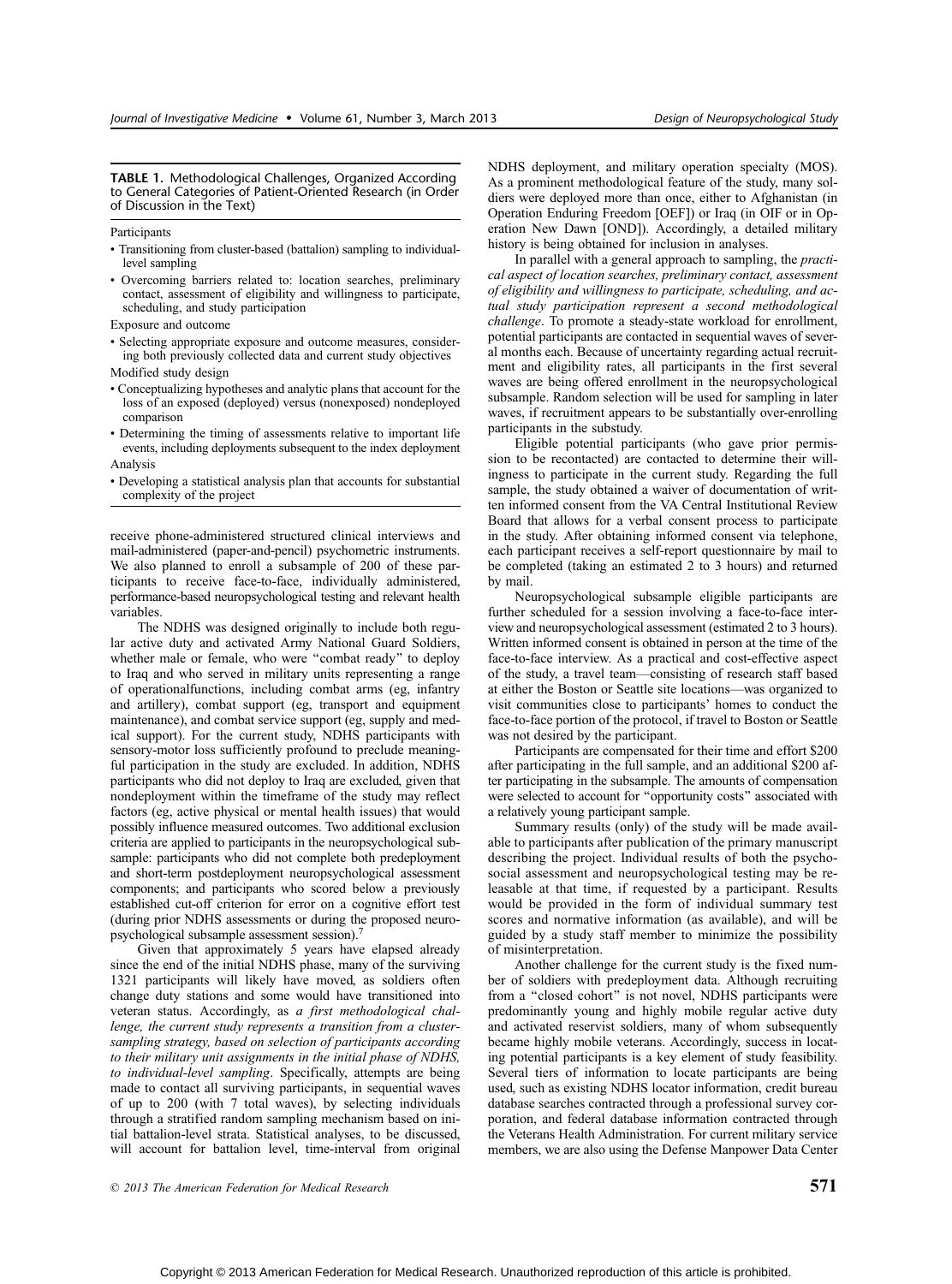unit identification codes, Army databases, and Army Knowledge Online telephone and email information.

In prior engagement of participants in earlier phases of the NDHS, all NDHS participants would have previously received a study newsletter. As part of the current study, new (annual) newsletters are developed to keep participants informed and engaged, and possibly enhance enrollment by word-of-mouth to other eligible participants. During the proposed funding period, greeting cards are being sent annually to participants on Veterans Day and Memorial Day. Also, a small token of appreciation (eg, pen) with the NDHS logo is mailed to potential participants during the recruitment process, to acknowledge their previous contributions to the NDHS. T-shirts and leatherette tumblers with the study logo are also provided to participants after they complete the questionnaires/interviews and neuropsychological substudy, respectively.

## Exposure and Outcome Variables

Table 2 describes exposure and outcome measures in the study, including PTSD measures, neuropsychological measures, potential TBI exposures, and assessments of depression, anxiety, and functional as well as occupational activities. Additional measures focus on deployment stress exposure, postdeployment stress exposure, and modifiable risk or protective factors. As

| TABLE 2. Study Exposure and Outcome Measures      |                                                            |                                 |  |
|---------------------------------------------------|------------------------------------------------------------|---------------------------------|--|
| <b>Measure</b>                                    | Construct                                                  | <b>Administration</b>           |  |
| PTSD measures                                     |                                                            |                                 |  |
| CAPS                                              | PTSD diagnosis                                             | Phone interview                 |  |
| <b>PCL</b>                                        | PTSD symptom severity; clinical threshold                  | Self-report survey              |  |
| NES3-CPT                                          | Attention                                                  | Face-to-face, computer-assisted |  |
| ANAM Simple RT                                    | Behavioral responsivity (reaction time)                    | Face-to-face, computer-assisted |  |
| WMS VR                                            | Visual memory                                              | Face-to-face, performance-based |  |
| WMS-III VPA                                       | Verbal learning                                            | Face-to-face performance-based  |  |
| Head injury exposure                              |                                                            |                                 |  |
| TBI from baseline to short-term<br>postdeployment | Deployment TBI                                             | Interview*                      |  |
| Depression                                        |                                                            |                                 |  |
| <b>MINI Mood Disorders Modules</b>                | Major depressive disorder                                  | Phone interview                 |  |
| CES-D                                             | Depression severity                                        | Self-report survey              |  |
| Anxiety                                           |                                                            |                                 |  |
| <b>MINI Panic Disorder Module</b>                 | Panic disorder                                             | Phone interview                 |  |
| <b>DASS</b>                                       | Anxiety severity                                           | Self-report survey              |  |
| <b>Functional activities</b>                      |                                                            |                                 |  |
| <b>VR12</b>                                       | Health-related functioning                                 | Self-report survey              |  |
| MOS-CF                                            | Cognitive functional impact                                | Self-report survey              |  |
| Occupational                                      |                                                            |                                 |  |
| HPQ Work Appraisal                                | Occupational functioning                                   | Self-report survey              |  |
| <b>Employment Status</b>                          | Objective index of occupational functioning                | Self-report survey              |  |
| HPQ Relative Absenteeism (modified)               | Objective index of occupational functioning                | Self-report                     |  |
| Stress exposures                                  |                                                            |                                 |  |
| <b>DRRI</b> Early Life Events                     | Pre-war-zone exposure to stressful life events             | Self-report survey              |  |
| <b>DRRI</b> Combat Experiences                    | War-zone combat exposure during deployment                 | Self-report*                    |  |
| <b>DRRI</b> Post-Battle Experiences               | War-zone events other than direct combat during deployment | Self-report*                    |  |
| <b>DRRI</b> Deployment Concerns                   | Perceived war-zone threat during deployment                | Self-report*                    |  |
| DRRI Life and Family Concerns                     | Homefront stressors while deployment                       | Self-report*                    |  |
| <b>DRRI</b> Post-Life Events                      | Postdeployment exposure to stressful life events           | Self-report                     |  |
| <b>DRRI</b> Postdeployment Support                | Postdeployment social support                              | Self-report                     |  |
| <b>DRRI</b> Unit Support                          | Perceived unit cohesion                                    | Self-report                     |  |

\*Will only be administered if participant has been deployed subsequently to the initial deployment or if exposure data were not gathered previously as part of the NDHS.

ANAM indicates Automated Neuropsychological Assessment Metric; CES-D, Center for Epidemiological Studies Depression Inventory; CPT, Continuous Performance Test; DASS, Depression Anxiety Stress Scales; MCS, Mental Component Score; MDD, major depressive disorder; MINI, Mini-International Neuropsychiatric Interview; MOS-CF, Medical Outcomes Study, Cognitive Functioning; NES3, Neurobehavioral Evaluation System, third ed; PCS, physical component score; RT, reaction time; SF-12v, Short-Form Health Survey, Veterans Version; VR, visual reproductions; VPA, Verbal Paired Associates; WMS, Wechsler Memory Scale; WMS-III, Wechsler Memory Scale, third rev; baseline, NDHS predeployment assessment (for participants who were in military units that did not deploy between the first 2 unit-based assessments in the NDHS, the first assessment will serve as baseline); short-term postdeployment, short-term NDHS postdeployment assessment (typically within 90 days post-return from initial Iraq deployment) for original ''deployed'' sample; long-term postdeployment, proposed new CSP #566 long-term follow-up assessment (more than 5 years post-return from initial Iraq deployment) for original ''nondeployed sample'' (for participants with multiple Iraq deployments, this assessment follows the first Iraq deployment).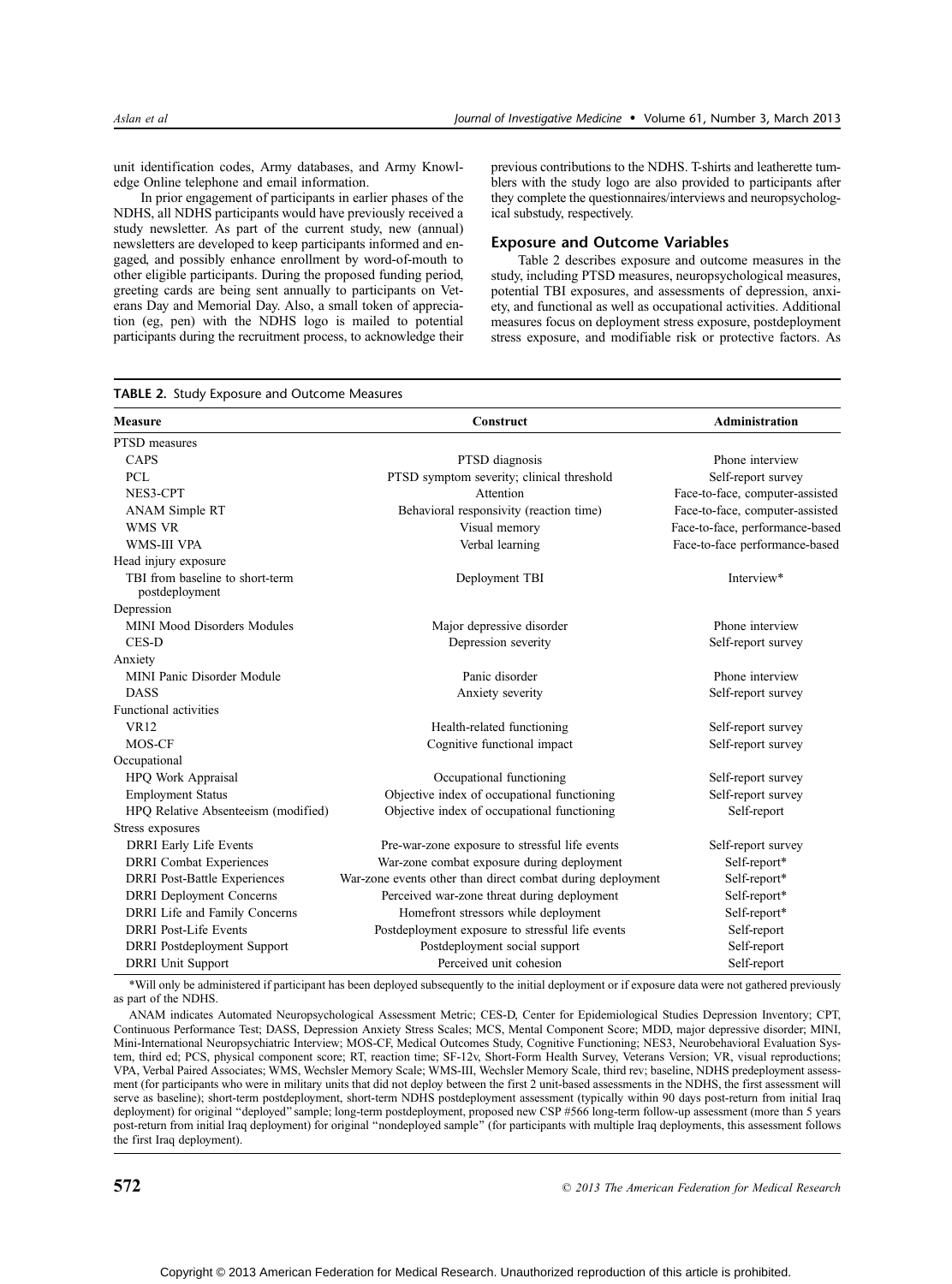## a third methodological challenge, selecting appropriate exposure and outcome measures—balancing previously collected data with current needs—involved using clinical and methodological judgment.

Much remains unknown about the longer-term course of war-related mental disorders, including the relative proportions of war-zone veterans who remain healthy, the proportion of those who develop chronic or recurrent mental disorders, and how many develop emotional symptoms but subsequently recover. Prior NDHS work<sup>7</sup> reports that a sizable subset (approximately 10%) of military personnel reported significant predeployment, stress-related symptoms, as measured by the PTSD symptom severity checklist (PCL), civilian version.<sup>8</sup> As such, analyses incorporating NDHS predeployment data, and examining clinically significant PTSD as an outcome, will use the PCL as a screening measure of clinically significant PTSD due to its availability at predeployment. In addition, PTSD diagnosis will be derived from diagnostic summary scores from the Clinician Administered PTSD Scale (CAPS).<sup>9,10</sup> Ideally, the CAPS would be used for such analyses, but because of severe constraints on assessment time and the scientific focus of the earlier stages of the NDHS on neuropsychological functioning, administering the CAPS was not feasible before deployment. Because of their frequent co-occurrence (comorbidity) with PTSD and their relevance to appropriate clinical management, major depressive disorder, panic disorder, dysthymia, agoraphobia, and generalized anxiety disorder will also be screened using appropriate modules of the Mini-International Neuropsychiatric Interview.11 Depression severity will also be assessed using the Center for Epidemiological Studies Depression Inventory self-report survey,12,13 whereas anxiety severity will be assessed using the Depression Anxiety Stress Scales self-report survey.<sup>14</sup>

Scientific findings from preliminary NDHS work<sup>7</sup> show that Iraq deployment was associated with a pattern of neuropsychological outcomes (eg, reaction time, sustained attention, verbal learning, and visual-spatial memory) distinct from those associated with nondeployment. Thus for the current study, we selected neuropsychological variables for which the initial predeployment and postdeployment NDHS analyses demonstrated particular sensitivity to deployment. These variables include the Neurobehavioral Evaluation System, third revision (NES315) Continuous Performance Test, total errors (attention), the Automated Neuropsychological Assessment Metric (ANAM16) Simple Reaction Time (RT) throughput scores (behavioral responsivity), the Wechsler Memory Scale (WMS<sup>17</sup>) Visual Reproductions (VR) percent retention (visual-spatial memory), and the Wechsler Memory Scale, third revision (WMS-III<sup>18</sup>) Verbal Paired Associates total correct (verbal-auditory learning).

Objective indicators of early mental compromise are important tools in identifying returning war-zone veterans at elevated risk for subsequent mental health problems. A particular risk of contemporary war-zone participation is brain compromise, whether from direct exogenous insult (eg, TBI) or associated with a neurobiological stress response. Thus, history of TBI will be captured with interview-based data available from postdeployment NDHS data collection. We will code any head injury that was self-reported to occur between predeployment and short-term postdeployment and that was also associated with alteration or loss of consciousness. The TBI interview questions were derived from those used by the Defense and Veterans Brain Injury Center. These basic questions will be supplemented by detailed questions (eg, injury-related symptoms and duration) in the current study inquiring about (up to) 5 significant head injuries in subsequent deployments. Both the original questionnaire and the modifications reflect current classification standards<sup>19</sup> and empirically derived indicators (eg, duration of posttraumatic amnesia) of brain injury severity.<sup>20,21</sup>

Although associations between functional outcomes and disorders of extreme stress (eg, those related to military combat) have been documented, limited knowledge exists regarding the long-term impact of stress-related emotional disorders (eg, neuropsychological and PTSD outcomes) on occupational and health functioning. Occupational functioning outcomes will be measured with a self-appraisal measure, the 10-part item from the World Health Organization Health and Work Performance Questionnaire (HPQ $^{22}$ ), as well as measures of current employment status and absenteeism during the past month, queried through survey questions and HPQ absenteeism questions, respectively. The self-appraised impact of somatic, emotional, and cognitive problems on basic components of day-to-day functioning (eg, ''accomplishing less than usual'') relevant to occupational performance will be measured with the Veterans RAND 12-item Health Survey (VR12<sup>23</sup>), adapted for use in military Veterans (SF 12-V), and the Medical Outcomes Study Cognitive Scale (MOS- $CF<sup>24</sup>$ ).

Stress exposures ranging from one's early (pre-war-zone) life events, the impact of distressing or uncomfortable living conditions, perceptions of threat in the war zone and combatrelated experiences from contemporary wars, to concerns about life and family disruptions and postdeployment life events, as well as modifiable protective factors such as predeployment unit cohesion and postdeployment social support may have implications for veterans' long-term well-being. Stress exposures will be measured with the Deployment Risk and Resilience Inventory ( $DRRI^{25}$ ), a modular inventory with strong psychometric properties that was developed after the 1991 Gulf War to capture events common to contemporary war-zone deployment and with demonstrated implications for veterans' long-term health. DRRI modules include Early Life Events, Combat and Post-battle Experiences, Deployment Concerns and Life and Family Concerns, Post-Deployment Life Events, Unit Support, and Post-Deployment Support.

Although data were collected for a subset of NDHS participants who remained within the same military unit 1-year after the original postdeployment assessment—representing a follow-up for the original study—a decision was made not to include such data as part of the main protocol, given incomplete sampling of the larger population. The data are available, however, for checks of consistency regarding self-report responses relevant to invariant factors (eg, certain demographic and historical information), as applicable.

## Links to Prior NDHS Design

Components from both the initial and current (CSP #566) phases of the NDHS are depicted in Figure 2; ongoing data collection for the current study is shaded. A new framework was adopted to describe the sequence of encounters for each participant: predeployment; within 90-day postdeployment; and at least 5-year postdeployment. (As mentioned previously, a 1-year follow-up in the original NDHS is not included in the main study design.)

During the planning process for the current study, it was evident that most ''original'' (initial phase) NDHS participants had been deployed already to Iraq. As suggested by preliminary analyses of available archived data from the NDHS, many soldiers who did not deploy could be hypothesized to differ on critical health-related characteristics from those who did (ie, the "healthy warrior effect"). Accordingly, for the purposes of the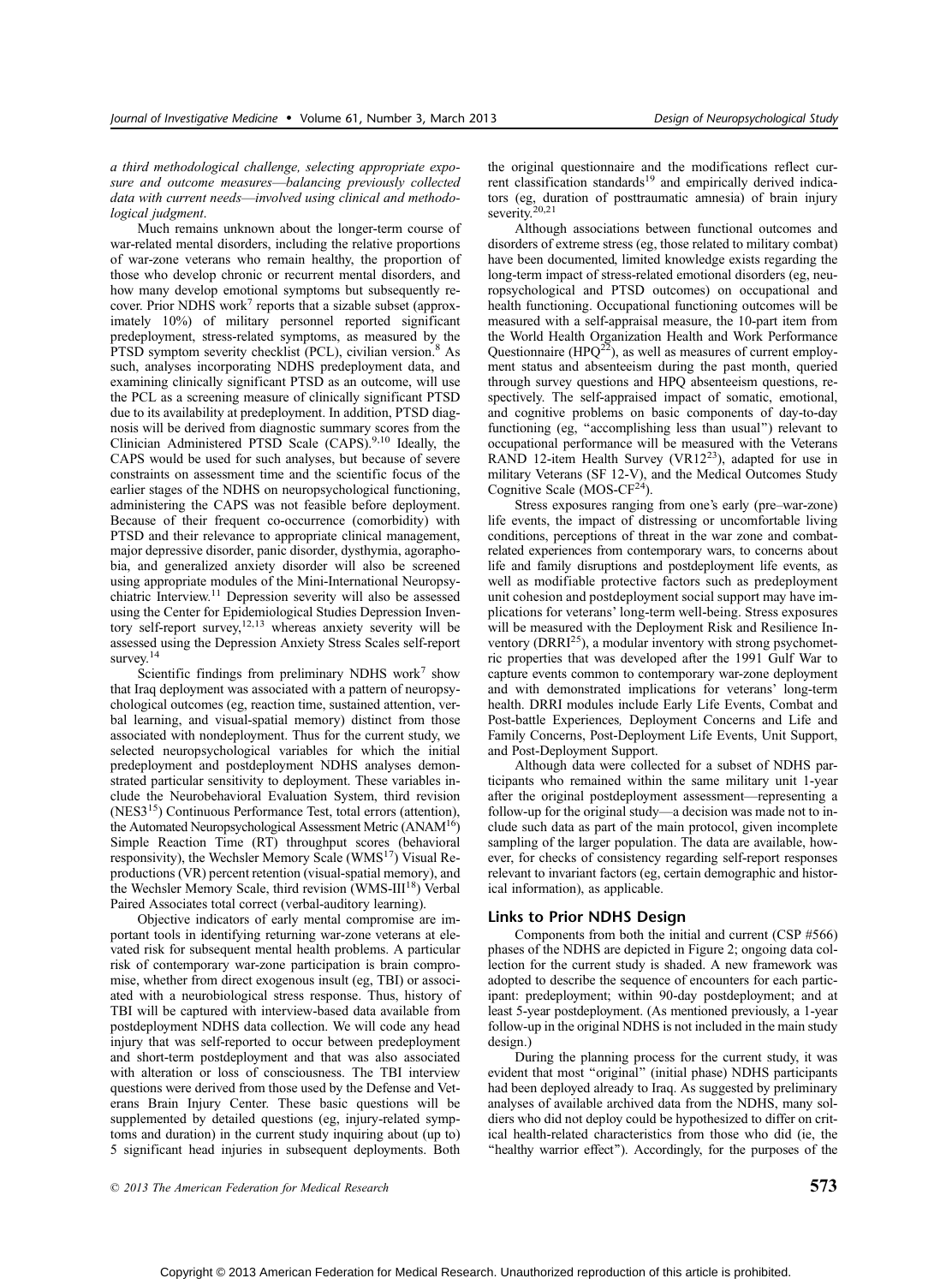

FIGURE 2. Overview of study design, including available and current data elements.

current study, we excluded all ''Garrison Duty (Non-Deployment)'' soldiers who never deployed to Iraq. Although we considered retaining these NDHS participants as a nondeployed comparison, we were concerned that their nondeployment status would not be random, and would instead reflect other factors such as potential physical or psychosocial issues precluding deployment. Thus, a fourth methodological challenge involved identifying and refining aims (and hypotheses) of interest, and also conceptualizing an analytic plan that accounts for the loss of a deployed versus nondeployed comparison.

In this general context, the study has 4 aims grouped into 2 primary and 2 secondary objectives. The 2 primary objectives are to determine the prevalence and course of PTSD more than 5 years after return from initial Iraq deployment (aim 1), and to assess the persistence of previously observed predeployment to short-term postdeployment neuropsychological changes, while evaluating the relationship of these changes-as well as TBI-with subsequent (current) PTSD (aim 2). The 2 secondary objectives are to examine the association of risk and resilience factors (eg, exposures to stressors experienced before, during, and after war-zone participation, social support constructs measured at various time points) with the outcomes of PTSD, major depressive disorder, dysthymia, and selected anxiety or alcohol-use disorders (aim 3), and to determine whether predeployment to long-term postdeployment changes in PTSD symptoms or neuropsychological function are associated with subsequent (ie, current) day-to-day functioning, including health-related functional activities and occupational functioning (aim 4). Administration of dimensional measures of PTSD, depression, and anxiety symptom severity further allow sensitivity analyses related to the outcomes of central interest.

The current study recognizes an opportunity to determine the prevalence and severity of PTSD among combat veterans, with the added benefit of information regarding baseline (predeployment) health status. Comparisons of the prevalence of PTSD to prior military conflicts, and to the US population in general, can also be explored. In addition, the clinical course (trajectories) of PTSD, as an understudied phenomenon, can be determined by making use of the available data over time (ie, acquired before deployment, soon after return from Iraq, and 5 or more years later).

Aim 1 represents a descriptive component of the study. We expect that PTSD prevalence at long-term follow-up will be increased when compared to the prevalence among participants at predeployment. We also hypothesize that specific trajectories of PTSD (eg, none, persistent, recovered, and late onset) can be identified from predeployment to long-term follow-up. With regard to aim 2, alterations (both advantageous and disadvantageous) in neuropsychological function, observed from baseline to short-term postdeployment, may or may not persist from short-term postdeployment to long-term follow-up.

Individual trajectories of PTSD symptoms for the projected 817 participants in aim 1, and individual growth curves for each neuropsychological measure in the subsample of 200 participants in aim 2, will be examined based on the original status of participants as deployed or nondeployed. Specifically, the change in PTSD symptoms or neuropsychological functioning from predeployment to short-term postdeployment—observed previously in the NDHS study<sup>7</sup> among the initially deployed participantswill be compared with corresponding changes from short-term postdeployment to long-term follow-up, among originally nondeployed participants, but after their subsequent deployment.

If the changes for these 2 groups are similar, based on their similar yet "staggered" deployment experience, then evidence of PTSD or neuropsychological impairment attributable to OIF would be strengthened. Conversely, the changes in PTSD symptoms or neuropsychological testing from short-term postdeployment to long-term follow-up for the original nondeployed group, after their subsequent (first) deployment, may not replicate the prior association.

The timing of assessments relative to important life events, especially subsequent deployments, represents a fifth methodological challenge. Accounting for the complexity in timing of study-related assessments, in relation to both military and civilian periods for each participant, was difficult. These issues are particularly relevant for secondary objectives focusing on risk and resilience factors, including the impact of war-zone stressors on mental health outcomes (aim 3), and the association of primary outcomes with day-to-day functioning, including health-related functioning and occupational functioning (aim 4).

#### Statistical Analyses

When issues related to participants, exposures and outcomes, and study design are considered in their entirety, developing a statistical analysis plan that adequately considers multiple complex factors of study design represents a sixth methodological challenge. For aims 1 and 2, the effect of deployment experience on PTSD symptoms and/or neuropsychological changes will be tested in mixed-effects longitudinal regression models. To determine the most parsimonious model, we will consider mixed-effect models with random intercepts, linear, and quadratic terms, <sup>26,27</sup> and the initial covariance structure will include 3 sources of variation: random effects, serial correlation, and measurement error. Before conducting any analyses, the patterns of missing data will be examined and multiple imputation methods (eg, the multiple imputation procedure of Rubin<sup>28</sup>) will be considered, as appropriate. Most missing data within NDHS occur at the short-term postdeployment time point and are due to changes in military unit assignment and separation from the service, suggesting a missingdata mechanism that is reasonably ignorable, or missing at random (MAR). Longitudinal analyses will be based on likelihood methods assuming MAR. Variables that are predictive of missingness will be included in the MAR longitudinal analyses. If the missing data are not ignorable, sensitivity analyses will be conducted, such as the fitting of pattern mixture and selection models.<sup>27</sup>

The projected full sample of 817 participants provide 95% confidence intervals shown in Table 3 for estimating a range of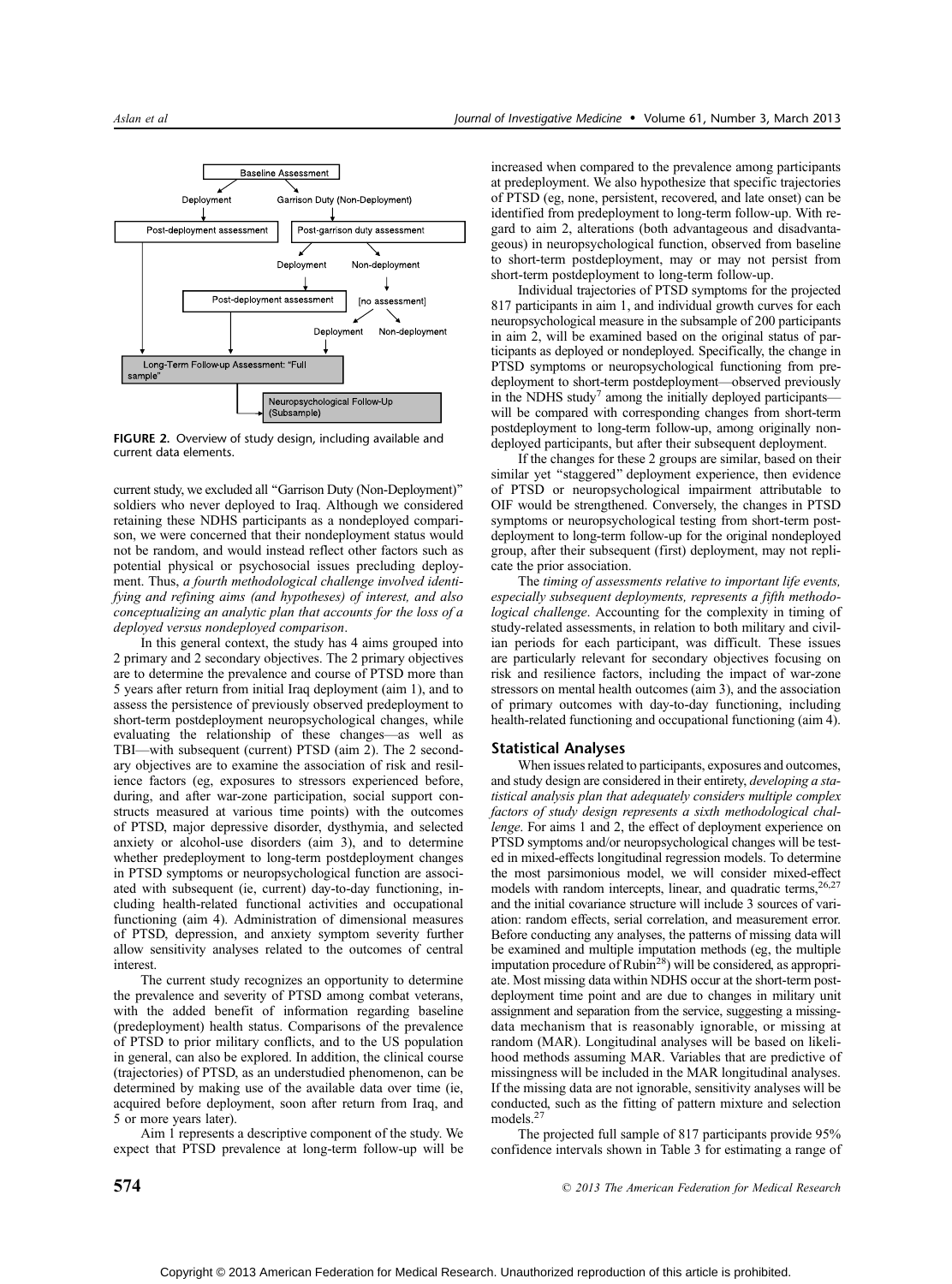| Aim                               | <b>Outcome Measure</b>           | Prevalence, % | 95% Confidence Interval, % |
|-----------------------------------|----------------------------------|---------------|----------------------------|
| Prevalence and trajectory of PTSD | CAPS at long-term postdeployment | 8             | $6.1 - 9.9$                |
|                                   |                                  | 10            | $8.0 - 12.0$               |
|                                   |                                  | 12            | $9.8 - 14.2$               |
|                                   |                                  | 14            | $11.6 - 16.4$              |
|                                   |                                  | 16            | $13.5 - 18.5$              |
|                                   |                                  | 18            | $15.4 - 20.6$              |

likely prevalence rates for PTSD at long-term follow-up for primary aim 1. The McNemar  $\chi^2$  test and paired t tests will be used to compare long-term follow-up to predeployment differences in the prevalence of PTSD based on the PCL as a discrete and continuous measure, respectively. Clinically relevant trajectories of PTSD symptoms over the 3 time points will be determined; for example, a predeployment negative (ie, PCL at baseline  $\leq$ 50), short-term postdeployment negative (ie, PCL at short-term postdeployment  $\leq 50$ , long-term follow-up negative (ie, PCL at long-term follow-up  $\leq 50$ ) combination will be categorized as ''never'' having been diagnosed with PTSD; a predeployment negative, short-term postdeployment positive, long-term follow-up positive combination represents a new and ''persistent'' diagnosis.

Primary aim 2 also involves several hypotheses based on participants in the full sample at long-term follow-up. First, deployment-related alterations in neuropsychological function observed between baseline and short-term postdeployment will be associated with PTSD diagnosis and higher levels of PTSD symptoms at long-term follow-up. Second, TBI incurred between baseline and short-term postdeployment will be associated with PTSD diagnosis and higher levels of PTSD symptoms at long-term follow-up. Third, a significant interaction exists between early (baseline to short-term postdeployment) deploymentrelated neuropsychological alterations, TBI (incurred between baseline to short-term postdeployment), and PTSD. Specifically, participants with alterations in neuropsychological functioning and TBI will have an increased probability of PTSD diagnosis and manifest more severe PTSD symptoms at long-term followup, compared with other participants.

Separate multiple logistic regressions and multiple linear regressions will be used to assess the association between changes in the 4 neuropsychological measures and TBI, respectively, between baseline and short-term postdeployment, with PTSD at long-term postdeployment, adjusting for age, gender, education, number of deployments, and durations of (baseline to short-term postdeployment) and (short-term to long-term postdeployment) intervals. Models will also be assessed accounting for the effect of the pairwise interaction terms for the 4 neuropsychological measures and TBI on PTSD. A global test of interaction will be constructed based on the likelihood ratio statistic, by comparing the models with and without the interaction terms. The fit of all models to the data will be assessed using standard measures of determining goodness of fit (residual plots,  $r^2$ , etc).

The sample of 817 participants can detect odds ratios in the range of 1.4 to 1.6, with 80% power at the 5% level of significance, for the association between early neuropsychological changes and development of PTSD. Specifically, the method uses a logistic regression model to assess differences between the probability of a PTSD diagnosis at the mean value of all 4 neuropsychological measures, and the probability of a PTSD diagnosis when 1 of the 4 continuous measures is increased to 1 standard deviation above the mean, whereas all other measures are held equal to their mean values. The calculations adjust for a range of multiple correlations, from  $R^2$  of 0.15 to 0.30, for other covariates included in the model. Data were limited to calculate power for the effect of the interaction between TBI and neuropsychological measures on PTSD development. Power will be greater to detect effects for the continuous PCL measure of PTSD symptoms using a multivariate linear regression model.

Aim 3 includes 3 hypotheses. First, stress exposures during early life, the initial ("index") deployment period, and subsequent military deployments, will increase—and protective factors (eg, unit cohesion and postdeployment social support) will decrease—the risk of PTSD, major depressive disorder, and panic disorder diagnoses, when assessed at long-term followup. Second, deployment and postdeployment exposures, compared with early life events, will be more strongly associated with an increased risk of PTSD and with PTSD symptom severity, when using data at long-term follow-up. Third, dosedependent relationships will exist between these stress exposures and PTSD symptoms, depression, and anxiety symptom severity at long-term follow-up.

Aim 3 provides data to understand more fully the contribution of deployment stressors (both war-zone and home-front) on the development of PTSD, depression, and anxiety disorders. To provide information that might be directly translated into interventions, the aim also targets examination of the impact of 2 potentially modifiable protective factors (unit cohesion and post-war social support) on mental health outcomes. This aim includes a focus on dimensional (continuous) values for exposure and outcome variables, to examine the full range of responses, including subclinical manifestations, as a potential preventive target. Similarly, the inclusion of depression and anxiety disorders is an important element of this objective because of their frequent co-occurrence (comorbidity) with PTSD and their relevance to appropriate clinical management. The results may have implications for healthcare regarding how therapeutic interventions (eg, exposure-based therapies) could be tailored to individual patients, both in content (eg, trauma focus) and clinical presentation (eg, associated depressive symptoms).

Aim 4 targets functioning, and allows exploration of associations between war-related mental health outcomes and dayto-day functioning, thereby providing better understanding of the full scope of problems and societal costs associated with PTSD and neuropsychological dysfunction. We hypothesize that increased PTSD symptoms from predeployment to longterm follow-up will be associated with lower levels of functioning, including occupational measures and physical health-related, psychological health-related, and cognitive health-related selfreported functional activities. We also hypothesize alterations in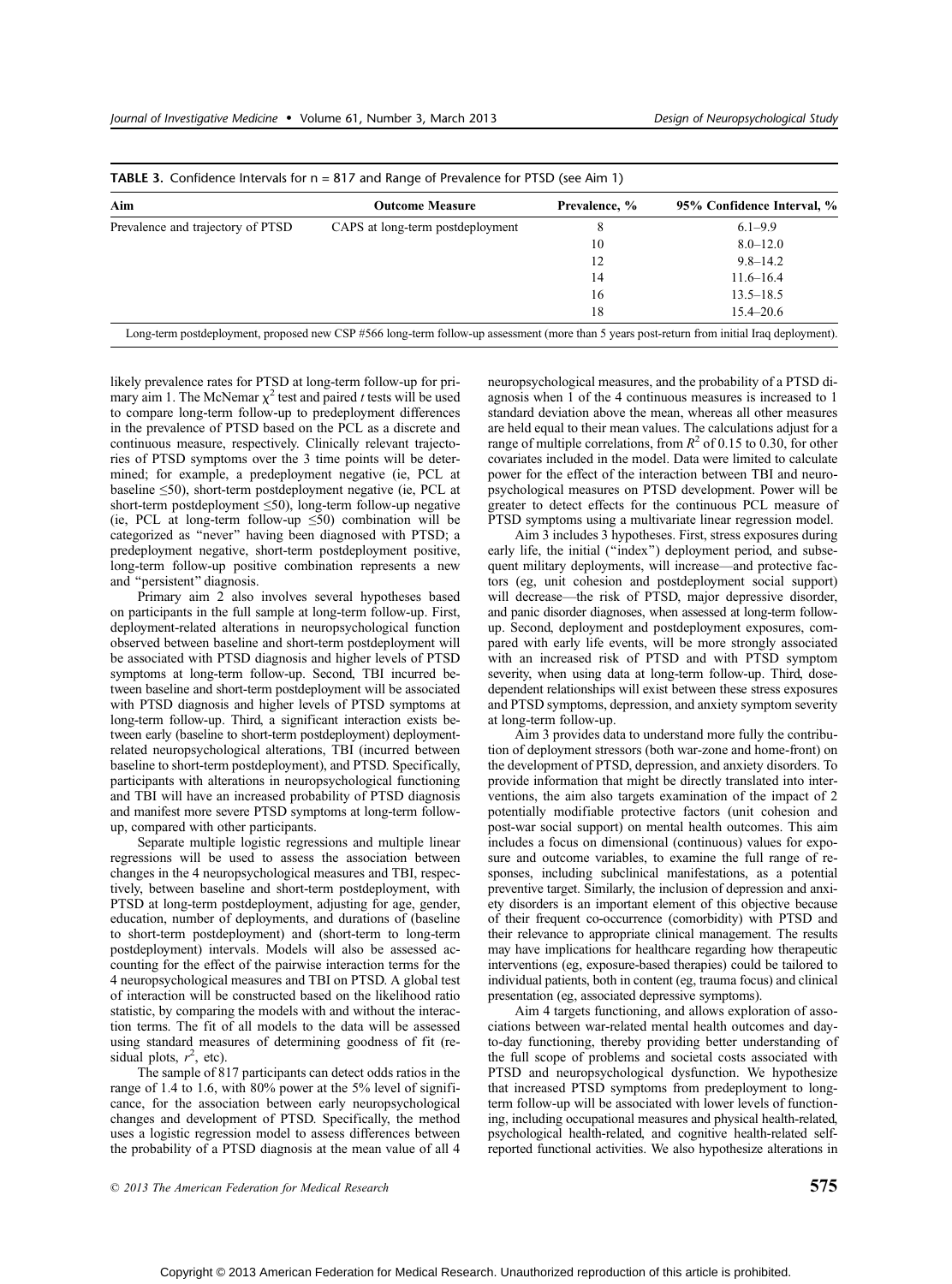neuropsychological performance, from predeployment to longterm follow-up, will be associated with lower levels of functioning, including occupational measures and cognitive-related self-reported functional activities.

Details of statistical analyses for secondary aims (3 and 4) are not discussed herein; insufficient data were available when the study was in planning phase to calculate power for secondary outcome measures. An additional study limitation is casewise missing data due to unit changes/separation from service at postdeployment, but based on the initial NDHS experience we expect little missing outcome data within individual participants at long-term follow-up. Measures will also be instituted to reduce the amount of missing data at long-term follow-up, such as extensive assessor training and redundant error checking.

#### RESULTS

Prominent methodological challenges encountered in designing the study, as presented in Table 1, include transitioning from a cluster-sampling strategy to individual-level sampling; practical problems of location searches, preliminary contact, assessment of eligibility and willingness to participate, scheduling, and study participation; selecting appropriate exposure and outcome measures, while balancing previously collected data with current needs; identifying and refining specific aims, and conceptualizing an analytic approach that accounts for the loss of a deployed versus nondeployed comparison; incorporating the timing of assessments relative to important life events, including multiple deployments; and developing a statistical analysis plan that accounts for the overall complexity of the project. Enrollment into the current study is ongoing and is scheduled to be completed in 2014.

## DISCUSSION

The study has the potential to enhance understanding of the course and predictors of war-related emotional function, better identify objective indicators of mental functioning that can influence long-term mental health outcomes, and provide evidence regarding functional consequences related to operational military deployment to Iraq or Afghanistan. Prevalence estimates of PTSD diagnoses, and a description of their time course in this study population, can help calculate the need for, and optimal timing of, therapeutic interventions. The focus on PTSD symptom severity, in addition to a formal diagnosis, provides data on a comparable scale at 3 points separated in time.

The study also offers a unique scientific opportunity to determine whether objectively measured neuropsychological changes—observed in completed work<sup>7</sup> for the first time with a comparison to predeployment functioning—persist or have resolved at long-term follow-up. The study specifically evaluates the association of an increasingly common Iraq War exposure thought to affect neural integrity, that is, TBI, with PTSD and posttraumatic stress symptoms at long-term follow-up.

The results of the study may help to inform clinical and health policy decisions regarding the infrastructure needed for the delivery of health care, determining optimal ''windows'' for therapeutic interventions, and improving individual and societal outcomes related to mental health. The methodological lessons learned from this longitudinal study of an at-risk, dynamic population can be applied more generally to other military samples, as well as civilian samples at risk for trauma exposure.

# ACKNOWLEDGMENTS

The authors thank all the participants in this study. Participants are enrolled by staff at sites in Boston and Seattle, with

specific services provided via a contract with Abt SRBI, Inc. The study is managed by the CSP #566 Chair's office at the Boston VA Healthcare System, the VA Clinical Epidemiology Research Center (CERC) at VA Connecticut Healthcare System in West Haven, an Executive Committee, and a Data Monitoring Committee; the entire initiative is overseen by VA Office of Research and Development. In addition to the authors of the paper, the following persons have provided expertise or assistance in the conduct of the study. Boston site: Fabiana Cabral, Meredith Charney, May Chen, Kaitlyn Gorman, Sohyun Han, Darren Holowaka, Heather Kapson , Amy Lawrence, Mary Alice Mills, Nicole Rodier, Paola Rodriguez, and Erin Ulloa. Seattle site: Kate Hoerster, Matthew Jakupcak, David Slagle, David Tice, and Ollie (Richie) Yarbrough. Chair's Office: Molly Franz, Anna Graefe, and Helen MacDonald. West Haven CERC and CSP Coordinating Center: Margaret Antonelli, Donna Cavaliere, Patricia Crutchfield, Maria deAsis, Peter Guarino, Adrienne Hoey, John Ko, Kathy Newvine, Susan O'Neil, Diane Orlando, Thomas Roy, and Joseph Turner. Executive Committee members: Paul Amoroso, Paul Bliese, Charles Hoge, and Theresa O'Connor. Data Monitoring Committee: Haiqun Lin, Scott Orr, Margaret Ryan, Karen Schwab, and Ayumi Shintani. VA Central Office: Timothy O'Leary. CSP Clinical Research Pharmacy Coordinating Center (CSPCRPCC): Clair Haakenson, Darlene Krueger, Amanda Snodgrass, and Kathleen Swanson [Site Monitoring, Auditing and Review Team (SMART)].

### **REFERENCES**

- 1. Belasco A. Troop Levels in the Afghan and Iraq Wars, FY2001-FY2012: Cost and Other Potential Issues. Congressional Research Service Report prepared for Members and Committees of Congress [FAS CRS Reports/General National Security Topics Web site]. July 2, 2009. Available at: www.fas.org/sgp/crs/natsec/R40682.pdf. Accessed June 7, 2[012.](www.fas.org/sgp/crs/natsec/R40682.pdf)
- 2. Fischer H. US Military Casualty Statistics: Operation New Dawn, Operation Iraqi Freedom, and Operation Enduring Freedom. Congressional Research Service Report prepared for Members and Committees of Congress [FAS CRS Reports/General National Security Topics Web site]. September 28, 2010. Available at: www.fas.org/sgp/ crs/natsec/RS22452.pdf. Accessed June 7, 2012.
- [3. Friedman MJ. Ackno](http:///www.fas.org/sgp/crs/natsec/RS22452.pdf)wledging the psychiatric cost of war. N Engl J Med. 2004:351:75-77.
- 4. Vasterling J, Brewin CR, eds. Neuropsychology of PTSD: Biological, Cognitive, and Clinical Perspectives. New York, NY: The Guilford Press; 2005.
- 5. Vasterling J, Proctor SP, Amoroso P, et al. The Neurocognition Deployment Health Study: a prospective cohort study of Army Soldiers. Mil Med. 2006;171:253-260.
- 6. CSP #566-Neuropsychological and Mental Health Outcomes of Operation Iraqi Freedom (OIF): A longitudinal Cohort Study [ClinicalTrials.gov Web site]. August 26, 2012. Available at: http:// clinicaltrials.gov/ct2/show/NCT00748995. Accessed Aug[ust 28,](mailto:http://clinicaltrials.gov/ct2/show/NCT00748995) 2012.
- [7. Vasterling J, Proctor S, Amoroso P, et a](mailto:http://clinicaltrials.gov/ct2/show/NCT00748995)l. Neuropsychological outcomes of Army personnel following deployment to the Iraq war. JAMA. 2006:5:519-529
- 8. Weathers FW, Keane TM, Davidson JR. Clinician-administered PTSD scale: a review of the first ten years of research. Depress Anxiety. 2001;13:132-156.
- 9. Blake DD, Weathers FW, Nagy LM, et al. The development of a Clinician-Administered PTSD Scale. J Trauma Stress. 1995:8:75-90.
- 10. Weathers F, Ruscio A, Keane T. Psychometric properties of nine scoring rules for the Clinician-Administered Posttraumatic Stress Disorder Scale. Psychol Assess. 1999;11:124-133.